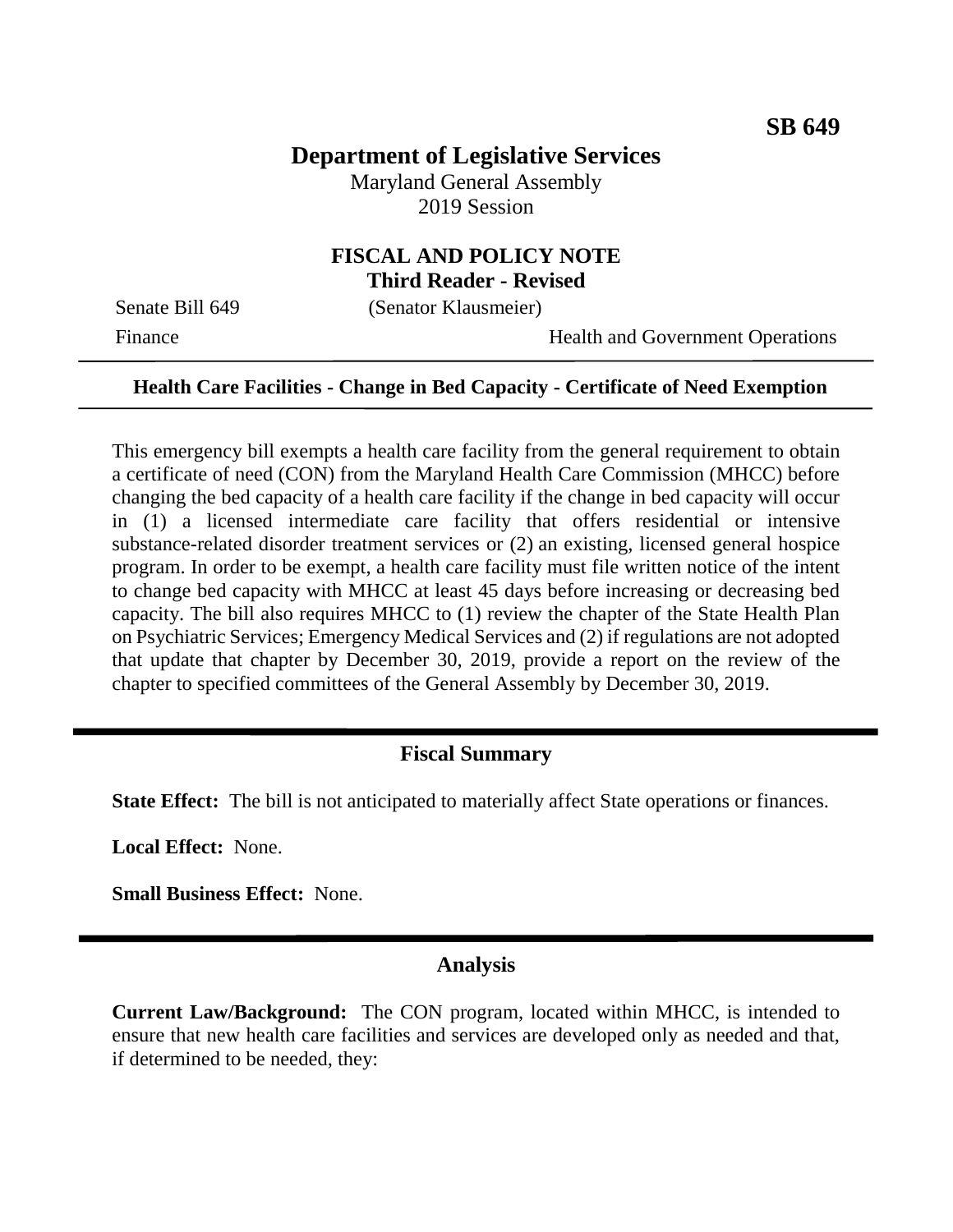- are the most cost-effective approach to meeting identified needs;
- are of high quality;
- are geographically and financially accessible;
- are financially viable; and
- will not have a significant negative impact on the cost, quality, or viability of other health care facilities and services.

The CON program requires review and approval of certain types of proposed health care facility and service projects by MHCC. With certain exceptions, a CON is required to:

- build, develop, or establish a new health care facility;
- move an existing health care facility to another site;
- change the type or scope of any health care service offered by a health care facility;
- make a health care facility capital expenditure that exceeds a threshold established in Maryland statute; or
- change the bed capacity of a health care facility.

A CON is not required for any increase or decrease in health care facility bed capacity if:

- for a health care facility that is not a hospital, during a two-year period, the increase or decrease would not exceed the *lesser* of 10% of the total bed capacity or 10 beds;
- the increase or decrease would change the bed capacity for an existing medical service *and* (1) the change would not increase total bed capacity; (2) the change is maintained for at least a one-year period; and (3) the hospital provides specified written notice to MHCC at least 45 days prior to the change;
- following specified notice, MHCC, in its sole discretion finds that the proposed change (1) is pursuant to the consolidation or merger of two or more health care facilities or conversion of a health care facility or part of a facility to a nonhealth-related use; (2) is not inconsistent with the State Health Plan or the institution-specific plan developed by MHCC; (3) will result in the delivery of more efficient and effective health care services; and (4) is in the public interest; or
- the increase or decrease in bed capacity is the result of the annual licensed bed recalculation as specified.

## *Certificate of Need Modernization Task Force*

In June 2017, the Senate Finance and House Health and Government Operations committees directed MHCC to review specific elements of the CON program. In response, MHCC convened a CON Modernization Task Force. In the task force's December 2018 [final report,](http://mhcc.maryland.gov/mhcc/pages/home/workgroups/documents/CON_modernization_workgroup/Final%20Report/con_modernization_workgroup_final_report_corrected_20181221.pdf) the task force recommended, among other things, eliminating the requirement